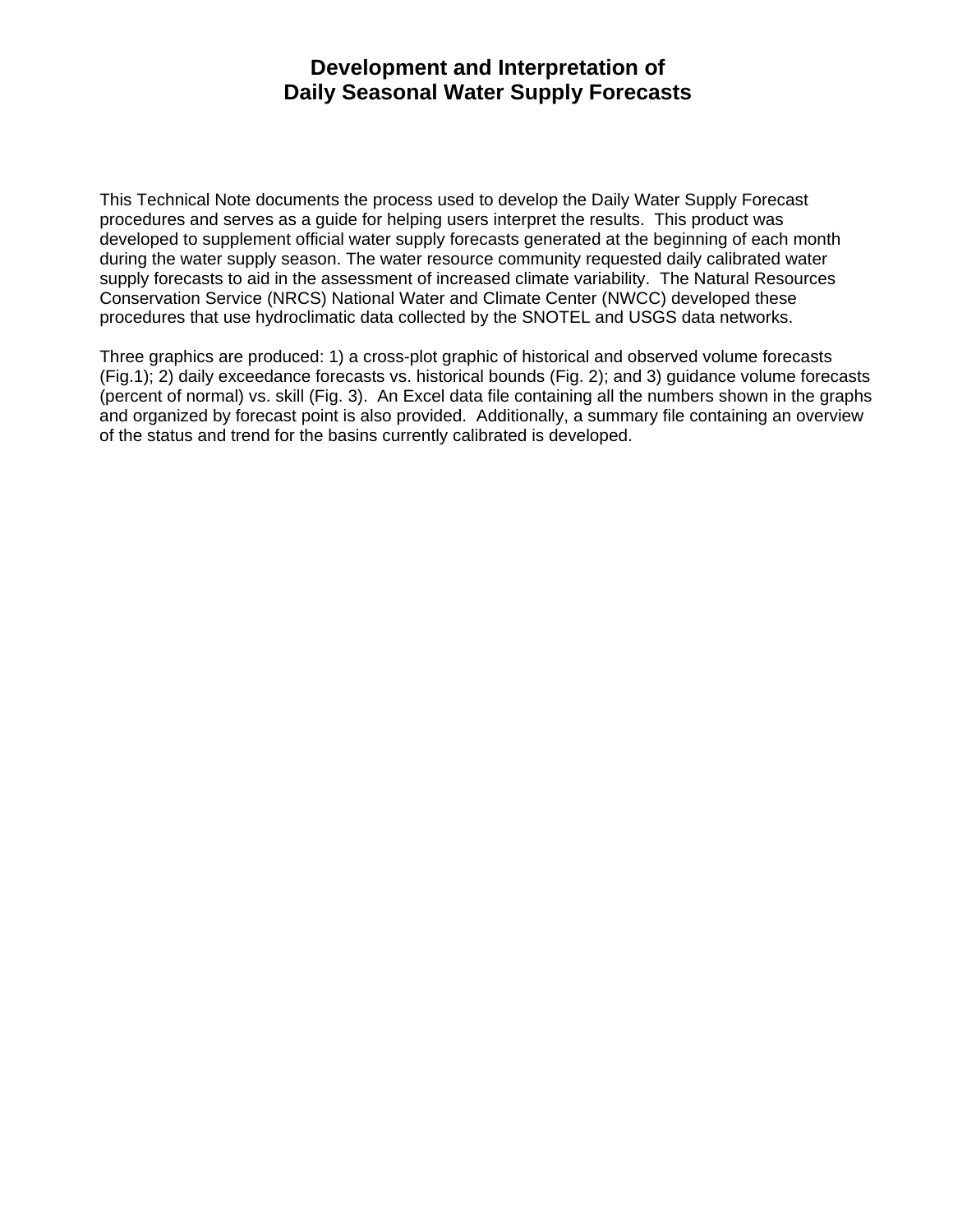

Figure 1. Scatter diagram of historical (calibration) and observed volume forecasts.

Caption reads, "This is an automated product based solely on SNOTEL data; provisional data are subject to change. Each number (e.g. "99","104") represents an individual year (e.g. "1999","2004") from the calibration set of the guidance forecast equation for today's date. The most recent guidance forecast is shown in red. This product is not meant to replace or supersede the official outlooks produced in coordination with the National Weather Service and should only be used for planning purposes."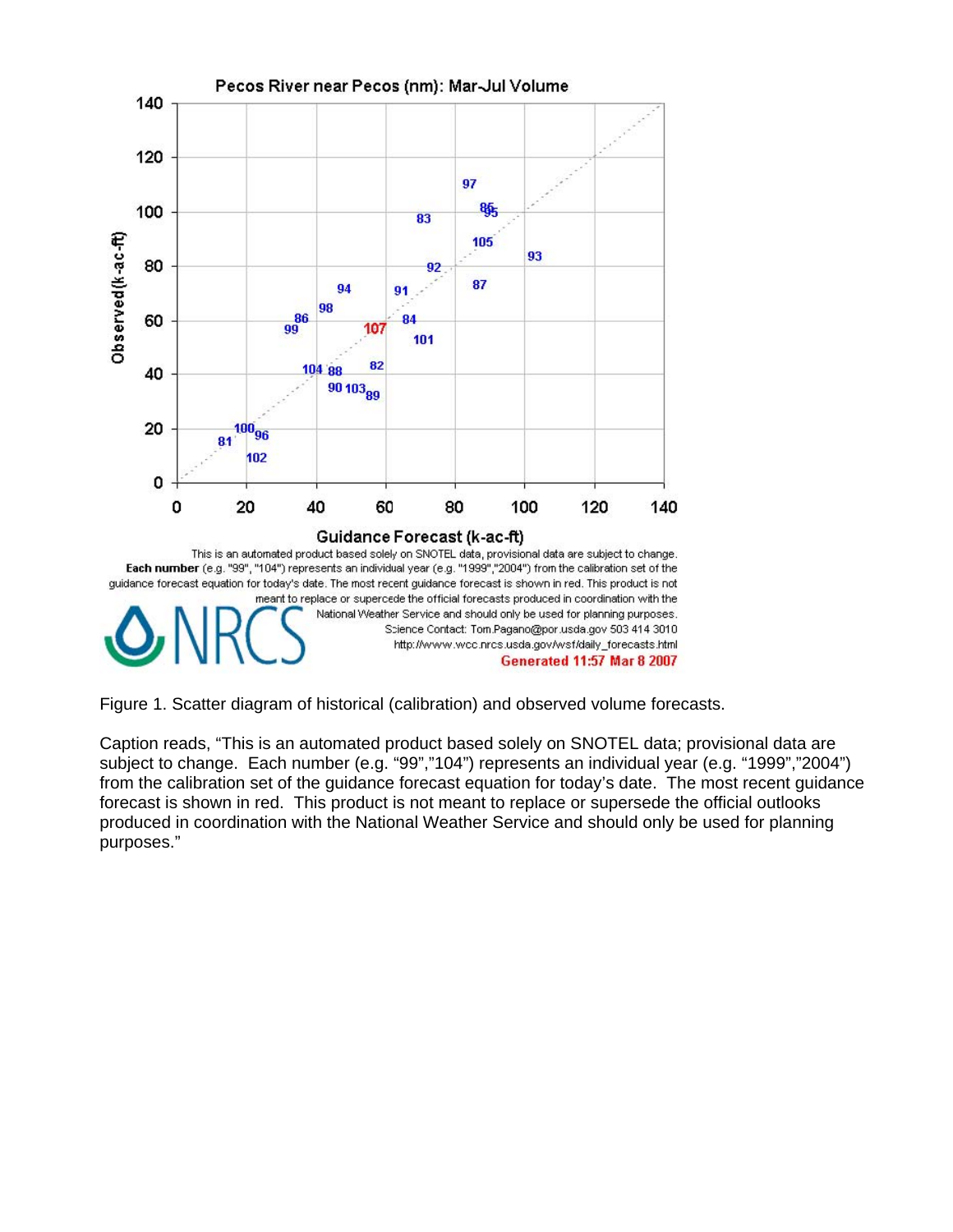

Figure 2. Daily exceedance guidance forecasts (colored lines) versus historical range of variability (gray background) and the official forecasts (yellow squares).

Caption reads, "This is an automated product based solely on SNOTEL data; provisional data are subject to change. This product is a statistically based guidance forecast combining indices of snowpack and precipitation. Yellow squares are the official outlooks. Gray background is the historical period of record variability. This product does not consider climate information such as El Nino or short-range weather forecasts or a variety of other factors considered in the official forecasts. This product is not meant to replace or supersede the official outlooks produced in coordination with the National Weather Service."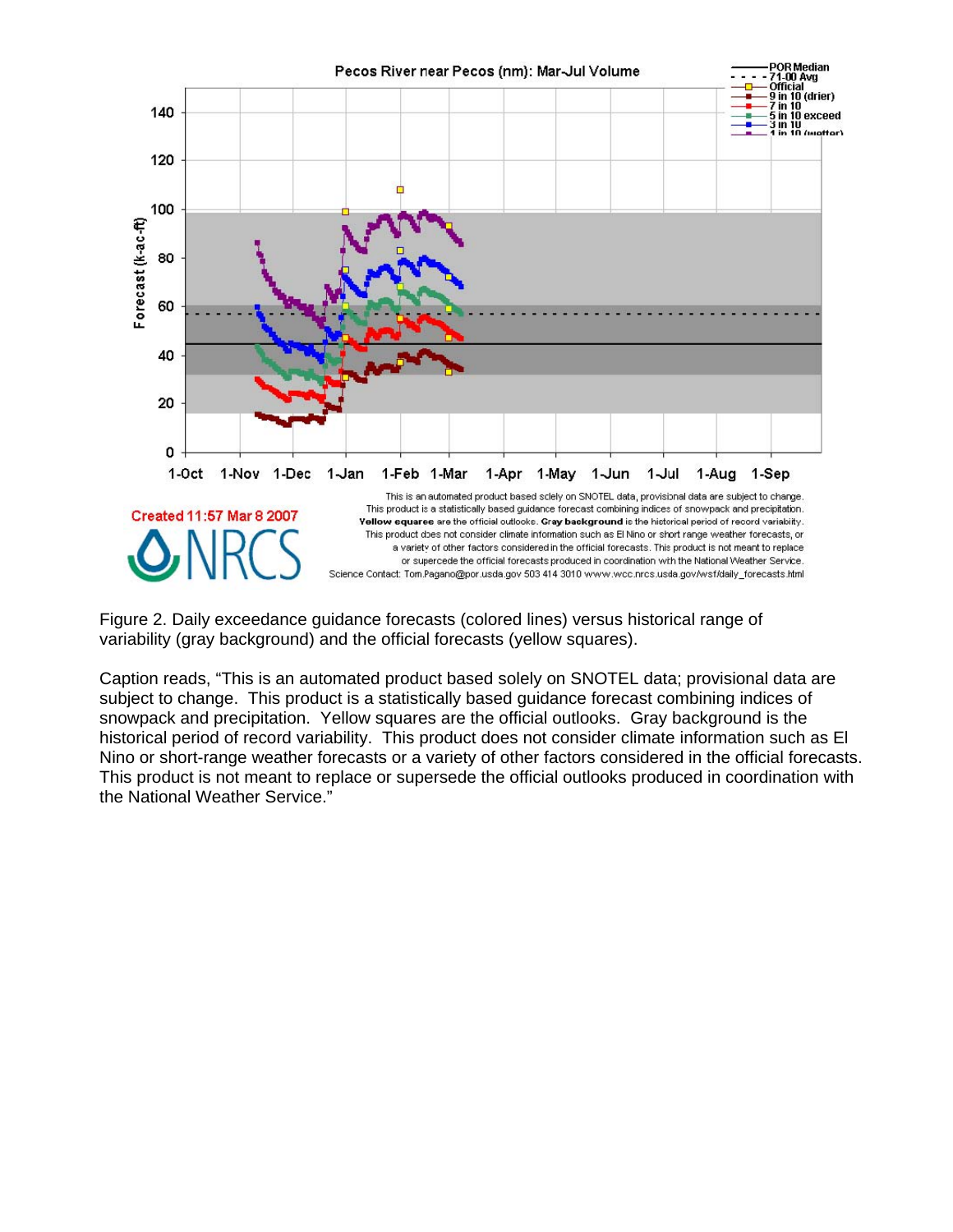

Figure 3. Guidance volume forecast as percent of normal (blue line) versus official forecasts (yellow squares) and guidance skill  $(\int_{0}^{2} f(x) \, dx)$  from calibration.

Caption reads, "This is an automated product based solely on SNOTEL data; provisional data are subject to change. This product is a statistically based guidance forecast combining indices of snowpack and precipitation. Skill is defined as the correlation (squared) between the guidance and observed during calibration. This product does not consider climate information such as El Nino or short-range weather forecasts or a variety of other factors considered in the official forecasts. This product is not meant to replace or supersede the official outlooks produced in coordination with the National Weather Service."

**Process Overview.** The primary inputs to this procedure are historical and real-time daily time series data for SNOTEL snow water equivalent and water year to date precipitation, as well as historical monthly streamflow volume data. Streamflow data are available from the National Water and Climate Center NRCS database, although the program also offers the ability to acquire the data directly from the US Geologic Survey (USGS) Web site, provided that the target forecast point does not have any diversions or regulations that affect the flow, such as reservoirs. The primary product is a seasonal streamflow forecast (e.g. the volume of flow from April to July at a particular location) and ancillary statistics (e.g. measures of the range of historical variability, the expected skill of the forecast at a given lead-time). Forecasts of other hydrograph behaviors (e.g. peak flow) are possible, provided that there is a long time series of historical data. However, the output would only be of a seasonal planning nature, not as specific or skillful as the output of a short-range forecast from a dynamic watershed model.

Establishing a new forecast point is a relatively automated procedure. A hydrologist determines the SNOTEL sites to be used in the analysis and gathers metadata describing the forecast point such as the station name, long-term normal, target period, and so on. The user enters this information into an Excel spreadsheet and executes a macro that draws down the historical snowpack, precipitation and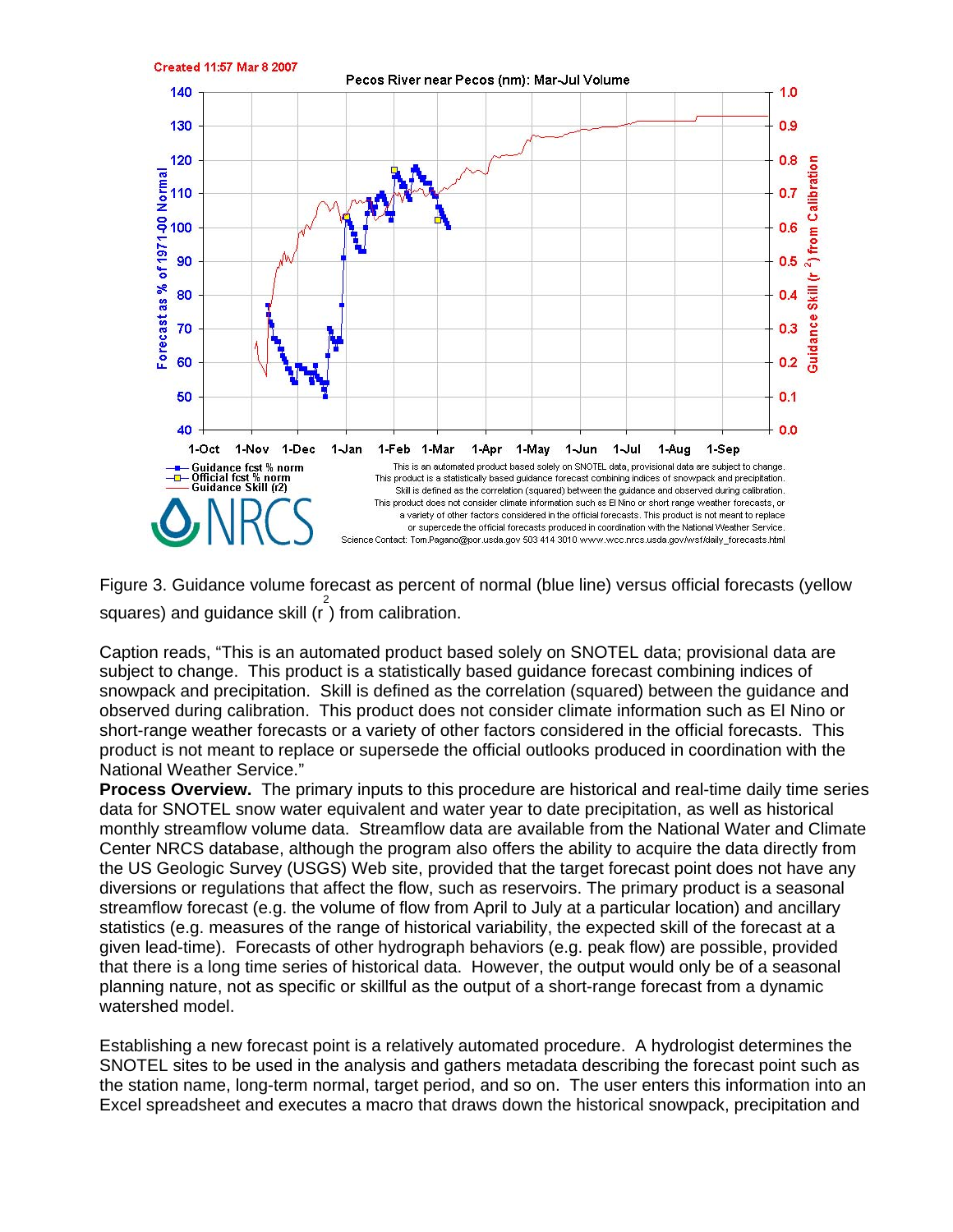streamflow data. An automatic screen fills small gaps in the meteorological record (no more than 8 days per year by assuming persistence in snowpack or water year precipitation). If more than 8 days are missing in a particular station-year, the entire water year is excluded from analysis. This ensures that shifts in the real-time forecast throughout the season are solely due to meteorological trends and not because of varying length of calibration period of record on different days of the year (e.g. the April 1 forecast should not use data from 1981-2004 if the April 2 forecast uses 1984-2003 data, both should use the same record).

**Calibration Process.** After inspecting the quality of the data, another macro calibrates 365 forecast equations, one for each day of the year, relating the climate information to streamflow. Contained within the macro is logic to determine the best predictors for each site, with one predictor based on snow (current snowpack, snowpack on a past date or the peak snowpack to date) and another based on water year precipitation (to date, or to some date in the past).

For example, on April 15, the predictors for station one could be today's snowpack and October 1 - April 14 precipitation, whereas for station two it is peak snowpack to date and October 1 – March 18 precipitation. This locking-in of a particular variable to some date earlier in the season is useful mostly during late spring when snowpack has largely disappeared and convective summer precipitation is not relevant to streamflow.

After calibration is finished, the user reviews the results and adds the Excel spreadsheet into a queue that is run on a scheduler, currently twice a day (7 am and noon Pacific Time). Part of the calibration involves generation of a full set of volumetric hindcasts (retrospective forecasts) for as many days and years as there is available historical SNOTEL data. Real-time operations include recalculating all the forecasts to date for the current water year.

**Skill Definition.** The program also calculates the expected skill of the forecasts, the r 2 (coefficient of determination) between the hindcasts on each day of the year and the observed.  $R^2$  is the proportion of variability in a dataset that is accounted for by a statistical model. A skill value of 1 indicates perfect correlation between the forecast and observed, 0 indicates no relationship. These skill values are fixed for the calibration set and only vary by lead-time. They are not situation dependent and do not vary from year to year (unless the forecast set is recalibrated using more up to date data). Generally skill is expected to increase as forecast lead-time decreases, although sometimes in practice, skill may appear flat or decrease mid-season. This is likely due to the specifics of the calibration set of data, such as an outlier year that greatly changed its character throughout the season. For example, a year may have started dry, became wet mid-season, dried out and ended the season dry. In this case, the earliest forecasts appear more skillful than the mid-season ones. This effect is most pronounced in the first month or two of the water year when a single storm in an individual year may be a dominant outlier in the calibration set. Therefore, a filter was constructed that censored the data from predictors who had not yet achieved a period of record average on that date that was a particular percentage of the seasonal peak of the period of record average for the variable. This user-editable value is set at a default of 10%, i.e. today's normal is less than 10% of the seasonal peak of the normal (not to be confused with the normal of the seasonal peak). The general effect of this filter is that forecasts do not begin until mid-November, preventing "whipsawing" forecasts early in the year.

**Z-Score Regression.** During calibration, various predictors are combined using a technique called Z-Score Regression. Briefly, each predictor is converted into a Z-Score (a standardized anomaly, the value minus the period of record mean divided by the period of record standard deviation). An index is created where each year is a weighted average of each station's Z-Score. The weighting is based on the coefficient of determination  $(r^2)$  between the predictor and the predictand), such that better sites are emphasized in the index and the influence of worse sites minimized. Not every station is required to have data available in every year; the weighted average is only based on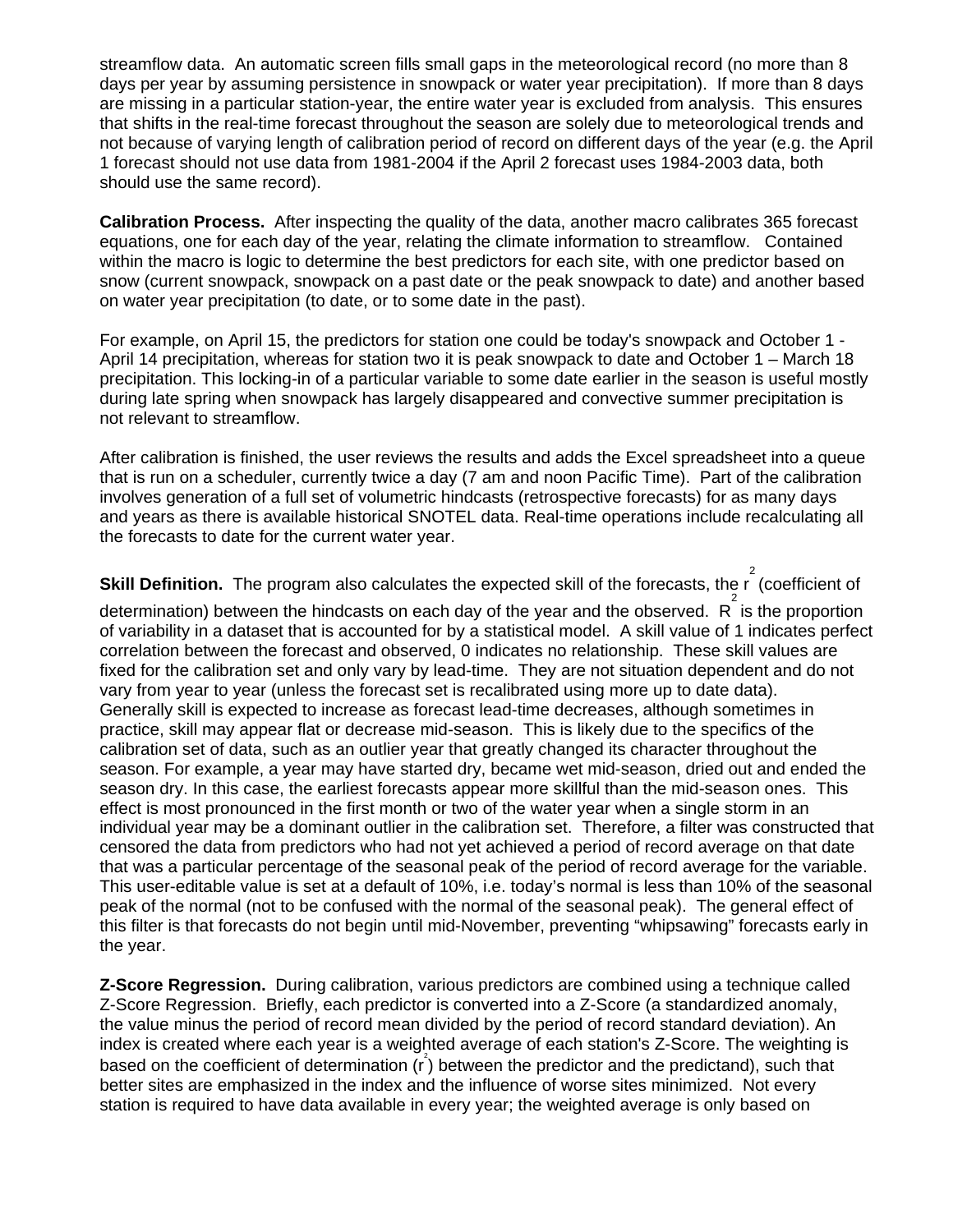reporting stations in that year.

Individual stations are grouped by data type and then grouped again across data types. For example, all snowpack variables lumped together into a single index, all precipitation variables into another, then the snowpack and precipitation indices are combined again in a weighted average,

again using their respective coefficient of determination  $\left(\frac{2}{r}\right)$  with streamflow. Finally, a single index summarizing precipitation and snowpack information from all sites is then regressed against the predictand in standard fashion.

**Z-Score Evaluation.** Pagano (2005) tested this technique on 29 indicator basins across all climates of the western U.S. and generally found comparable skill with the historical official forecasts. The technique has since found widespread use within the NRCS for operational water supply forecasting. The NRCS also uses a principal components based regression technique described by Garen (1992), however many aspects of Z-Score regression make this technique better suited for daily forecasting. For example, given that Z-Score Regression is based on a weighted average of available sites, some sites may be missing in individual years (or in real-time) and the remaining sites will compensate for this missing data and a regression result is still evaluated. In comparison, most other regression techniques require that all data be serially complete and available, a process that would be very difficult to automate in real-time.

Preliminary in-house comparisons of the techniques of Garen (1992) and Pagano (2005) indicate that under most forecasting situations; the skill is comparable, although the convenience of Z-Score Regression in operational forecasting is higher. One of the assumptions of Z-Score Regression is that various predictors combined into a single group represent a single signal. It does not perform well when there are inhomogeneities in the input data versus time (e.g. one poor station with a long period of record mixed in with several good stations with short records, or all stations except the poor station missing at forecast time). The onus is on the forecaster to ensure this is not occurring by selecting the proper mix of stations during calibration. The risk is a calibration with unnecessarily high uncertainty or an overconfident real-time forecast. To help alleviate this risk, if half or more of the stations are missing data for one element (snowpack and/or precipitation), the real-time forecast is not evaluated due to insufficient data.

**Product History.** This product began in October of 2005 in the headwaters of the Rio Grande and it was put onto an automated operational schedule in December 2005 with 9 forecast points. Since then the product has recently been made public through the NWCC homepage at http://www.wcc.nrcs.usda.gov/wsf/daily\_forecasts.html.

The real-time operations of the forecasts were evaluated by a select subset of volunteer users and NRCS snow survey personnel. The review was highly favorable. There was initial concern that users might confuse this product with the official forecasts, although the concern turned out to be a nonissue. Indeed, several users indicated that the greatest strength of this tool is the relative trend that it indicates, that it could be used as a forecast of the forecast, a mid-month indicator of how the first of month official forecasts may change.

By the end of 2006, 47 basins were being calibrated and run, and a skill evaluation was performed. At lead-times based on April 1, the probabilistic reliability of the forecasts (e.g. when the product says the flow will be below a certain level X% of the time, and this actually occurs X% of the time) was excellent, although there was a slight tendency for overconfidence (i.e. uncertainty bounds too narrow) at the very end of the season. The westwide average forecast error at the end of the year was identical to the official forecasts, although this product was 4% worse than the official forecasts on April 1. This is not entirely unexpected given that it is a completely automated process and uses only a subset of available information to create the forecasts. For example, this product does not include information about antecedent soil moisture, springtime temperatures, or climate forecasts such as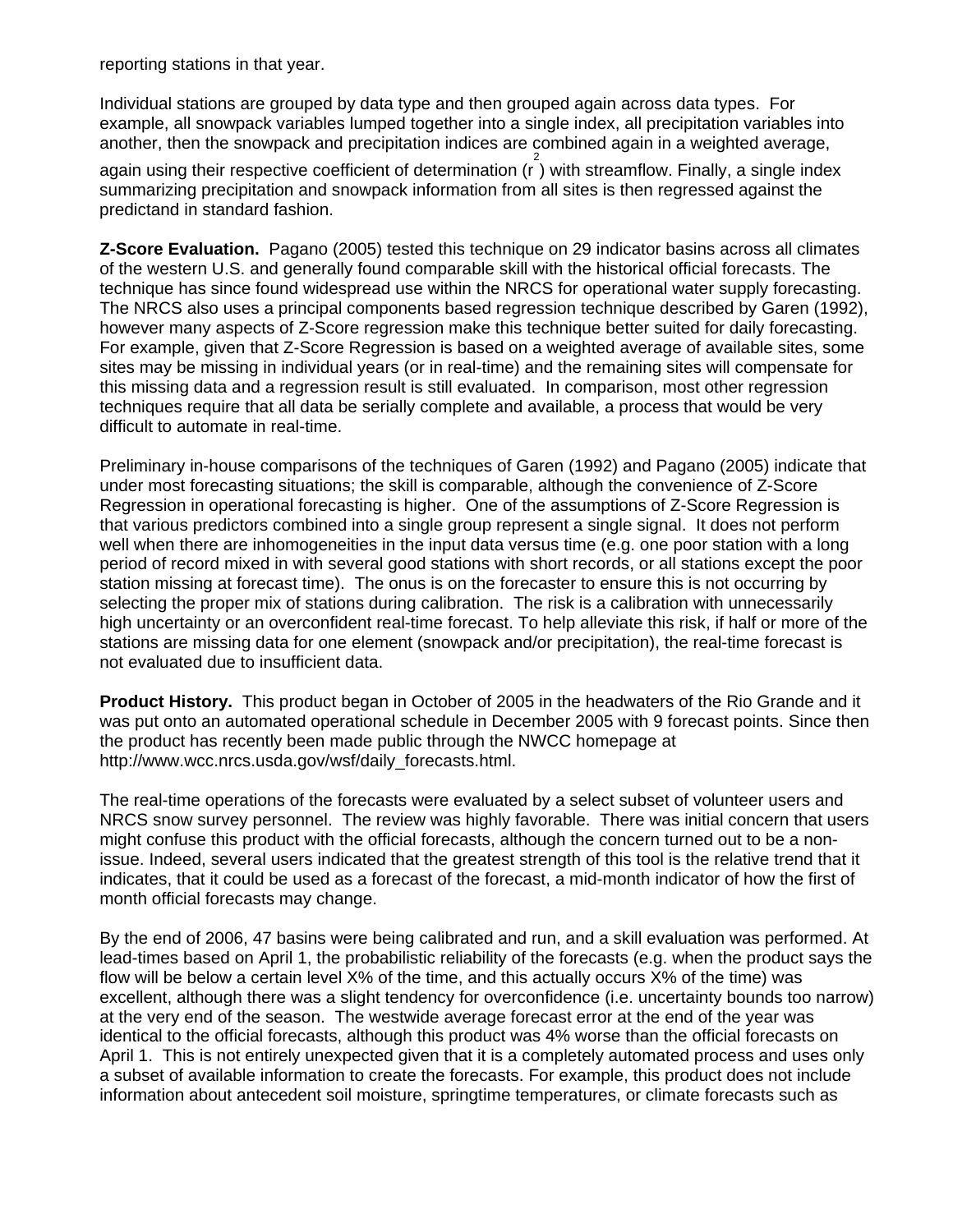those based on El Nino. This product also lacks the human expertise associated with the official forecasts. See section "Relationship to Official Forecasts" below for more details.

**Geographic Distribution of Skill.** The daily forecasts also display many of the skill characteristics of the official forecasts themselves (Pagano et al. 2004). Their skill versus lead-time is primarily related to the importance of spring precipitation in the annual cycle, so that locations where most of the moisture comes during winter (e.g. the Sierras, Idaho) perform better earlier in the season than those places where the bulk of moisture normally comes during spring and summer (e.g. the Missouri, Front Range). It also performs well in regions that are purely snowmelt dominated (e.g. the highlands of Colorado) and poorly in regions with midwinter melt, high baseflows during winter and complex subsurface geologic processes (e.g. the middle Cascades).

The most skillful forecast set calibrated to date has been the South Fork of the Rio Grande in southern Colorado. A high, purely snowmelt driven basin which experiences dry summers, the end of year skill (i.e. the equation calibrated September 30<sup>th</sup>, looking backwards to predict an April-September flow)

being  $r = 0.974$ , an average percent of normal error of 5.6%. Of the 130 points calibrated so far, 50%

have end of year skill of  $r^2 > 0.878$  and 84% have end of year skill of  $r > 0.80$ . With  $r^2$  of 0.55-0.60, the poorest performers are in the Front Range basins such as the South Platte of Colorado and the Canadian Basin of New Mexico as well as the Musselshell in Montana. None of the temperature dominated basins of the Pacific Northwest (e.g. the Willamette) have been calibrated yet, although

they are expected to be of low skill ( $r^2$  -0.6), similar to the official forecasts.

**Recent Model Enhancements.** At the start of 2007, the daily forecast calibration software has been significantly streamlined and improved. While the program is still Excel-based and obtains all its data from the Internet, the data gathering and computation time for calibration was reduced from up to 39 minutes per basin to around 47 seconds. Most of the time is now spent in the human reviewing the data and establishing the sites to be used. Real-time operation takes about 9 seconds per forecast point on a modern desktop computer. This has allowed acceleration in development in forecast points to where the roster is now 130 as shown in Fig. 4.

Previously limited by 8 input SNOTEL sites per basin, this software improvement also allowed the development of forecasts for large basins which may have 100 or more SNOTEL sites available. The procedure is the same as that for a small basin, sometimes referred to as a direct routing. Two large basins have been calibrated and are being run in real-time, the Colorado River inflow to Lake Powell, Arizona (108,335 mi drainage area, 59 SNOTEL sites) and the Salmon River near White Bird, Idaho (13,550 mi<sup>2</sup> drainage area, 19 SNOTEL sites). Computer time of the calibration of the Colorado River basin once the stations were selected was 2 minutes 21 seconds on a modern desktop computer (1 minute and 17 seconds of which was associated with gathering data from the Internet).

**Relationship to Official Forecasts.** The official water supply outlooks are produced monthly and issued jointly with the National Weather Service. These are available in the State Basin Outlook reports http://www.wcc.nrcs.usda.gov/cgibin/bor.pl and the Westwide Water Supply Outlook http://www.wcc.nrcs.usda.gov/wsf/westwide.html.

The official forecasts are a subjective combination of the output of a variety of objective tools. The output of a set of statistical regression equations based on monthly data is one of many pieces of information brought to the coordination process. These regression equations are expected to capture as many of the runoff-affecting basin processes as possible (e.g. snowpack, autumn rains, climate signals, soil moisture, and temperature effects). In addition to automated data, they also include data that is available in real-time but requires manual collection (e.g. NWS cooperative observer precipitation data, manually measured snow courses). These forecasts also imply an additional level of quality control on the input data. Forecasts may differ significantly from the objective guidance if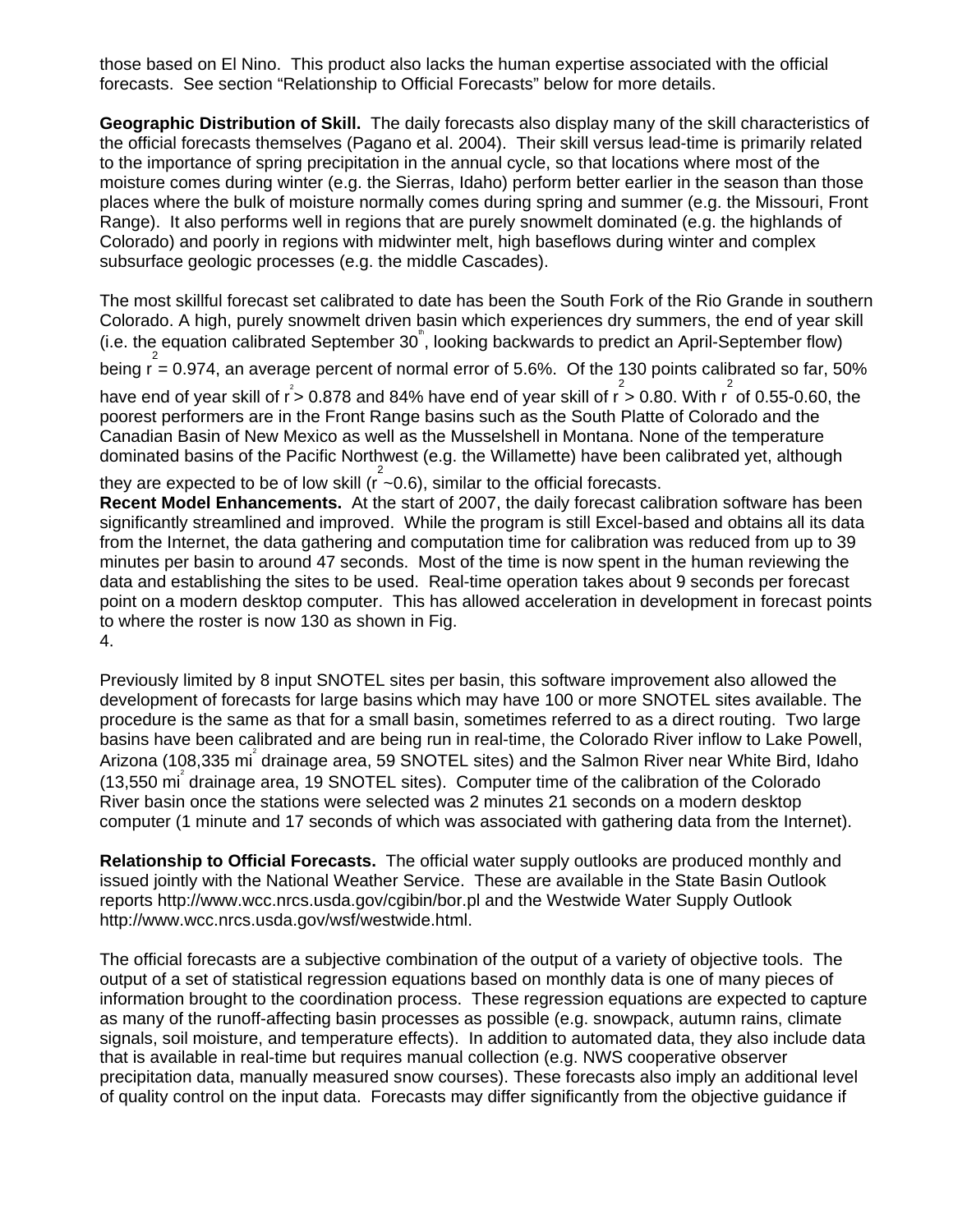compelling anecdotal evidence is available from the field if it pertains to a basin process that is known to be important but is difficult to quantify (e.g. sublimation wasting of snow water, quality of low elevation snowpack).

In comparison, this product is the completely automatic and objective output of a single tool. It considers solely daily-resolution SNOTEL snow and precipitation information on water year time scales. Each day, the product re-evaluates all the forecast equations to date for the water year in order to incorporate NRCS Data Collection Office corrections and edits to SNOTEL data. However, the most recent data is only limited by the automated filters built into the SNOTEL system. Users should beware of large jumps in the forecast if a significant meteorological event has not recently occurred.



Figure 4. Locations of calibrated daily and monthly water supply forecast basins

If one desires the magnitude of the official forecasts and this product to be similar, it is generally recommended to use the same set of stations and period of record in this product as the monthly regression equations used in the official outlooks. However, it is difficult to build in the effect of non-SNOTEL influences on the forecasts, such as climate signals or baseflow conditions. While more complete in the suite of data considered, the monthly equations are only one of many tools brought to the official forecast generation process; with subjective adjustment and coordination, it may be impossible to develop an automated objective tool that would always exactly match the official outlooks.

**Summary.** As previously discussed, perhaps the greatest strength of this tool is its ability to track